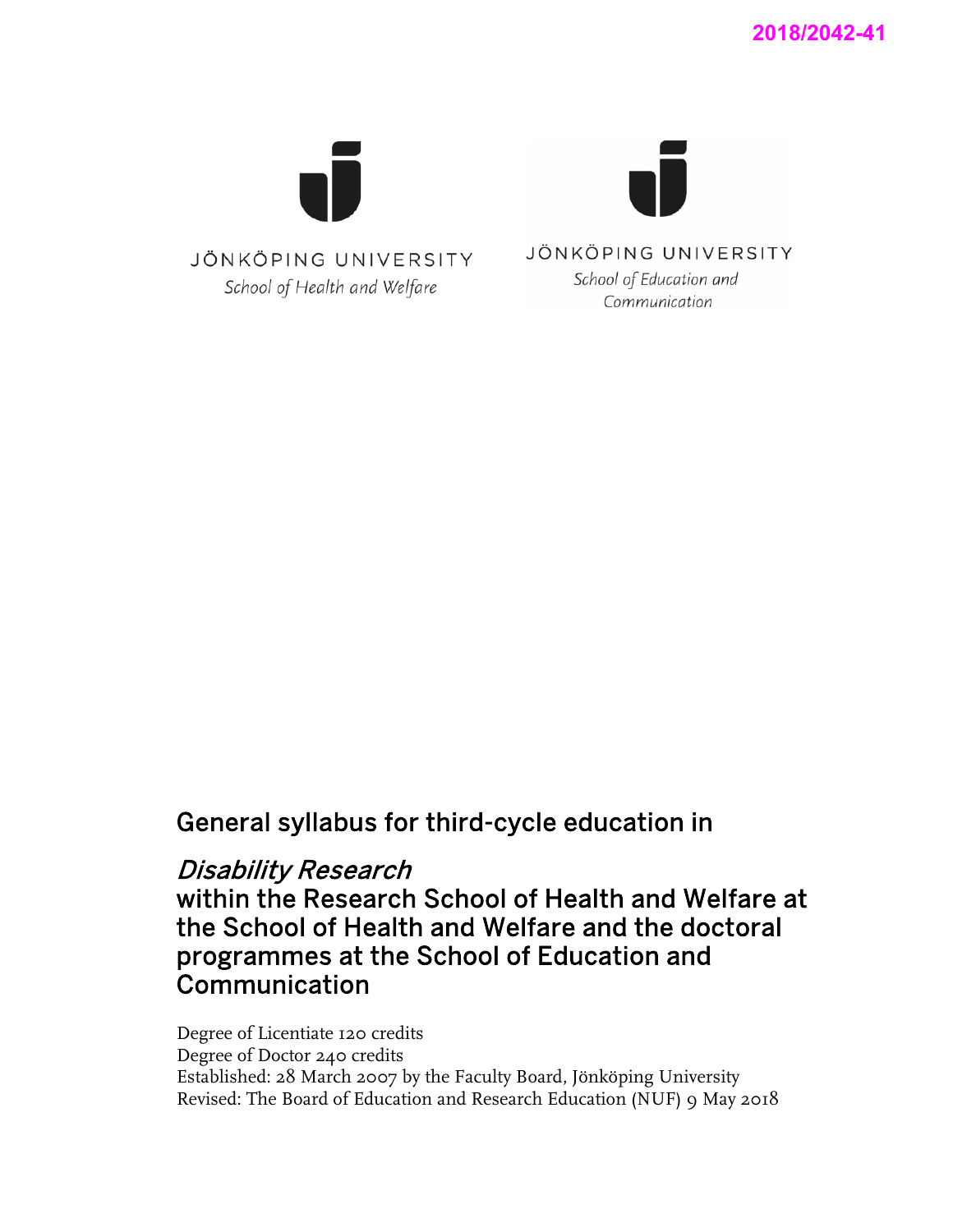# Degree regulations

The regulations contained in the Swedish Higher Education Act (1993:792) on entitlement to issue certain degrees form the basis for third-cycle education at Jönköping University. The requirements placed on the Degree of Doctor are contained in the Swedish Higher Education Ordinance (1993:100), Appendix 2 Degree Ordinance. In addition, the specified objectives and degree requirements established in the general syllabus for third-cycle education within the subject and the local regulations for education at third-cycle level established by the Board of Education and Research Education (NUF) at Jönköping University also apply. Degree of Doctor of Philosophy in Disability Research and Degree of Licentiate of Philosophy in Disability Research are the names of the degrees covered by this syllabus.

# Subject description

The subject of **Disability Research** is an interdisciplinary subject, and covers knowledge relating to behavioural science, social science and cultural science, as well as medical and technical knowledge. The research focuses on studying the relationships between the individual's circumstances (particularly the disability), the opportunities and limitations of the individual's immediate surroundings in terms of living an active life, and the social conditions under which people with disabilities live. These aspects are related to the individual's involvement in his or her living situation, i.e. everyday functioning, at different stages of life.

# Programme description

Third-cycle education in Disability Research within the Research School of Health and Welfare at the School of Health and Welfare and the doctoral programmes at the School of Education and Communication aims to develop theoretical and methodological knowledge and the capacity for independent and critical research work within the field. The thesis work shall be independent scientific work that contributes new knowledge within the field. Where possible, the education shall have an international element and shall develop the doctoral student's ability to exchange knowledge at a scientific level.

The main responsibility for third-cycle education in Disability Research within the Research School of Health and Welfare lies with the School of Health and Welfare, and the main responsibility for third-cycle education in Disability Research within the doctoral programmes at the School of Education and Communication lies with the School of Education and Communication. The education takes place in cooperation with the School of Health and Welfare or the School of Education and Communication, and with other schools at Jönköping University. The teaching mainly takes the form of supervision, courses and scientific seminars. The teaching is carried out in English where required for the participation of all doctoral students.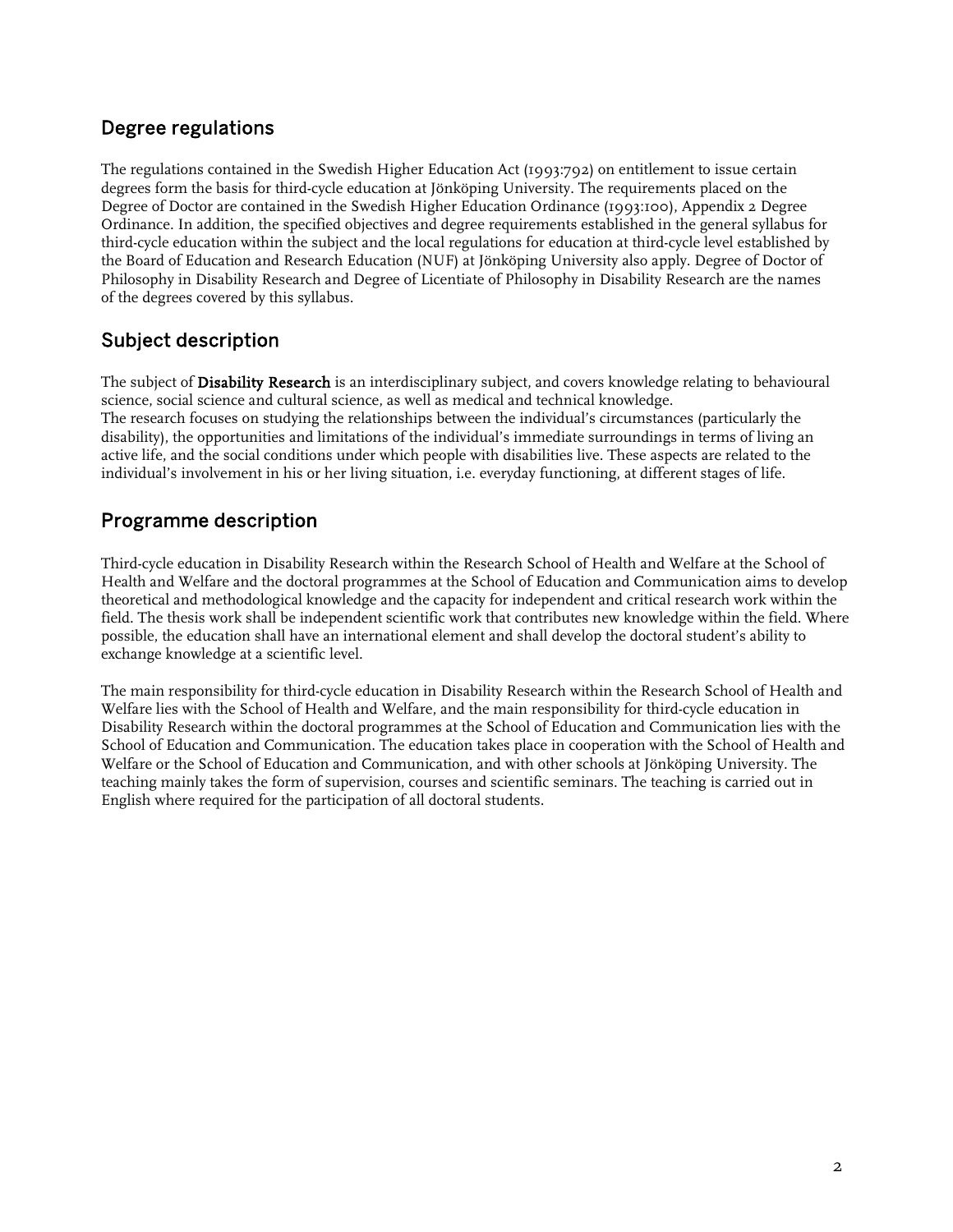# Degree of Licentiate

### Goals

#### Knowledge and understanding For a Degree of Licentiate, the doctoral student shall

• demonstrate knowledge and understanding within Disability Research, including current specialist knowledge within a defined area of Disability Research, as well as advanced knowledge of scientific methodology in general and the methods of Disability Research in particular

### Skills and abilities

For a Degree of Licentiate, the doctoral student shall

- demonstrate the ability to critically, independently, creatively and, with scientific accuracy, identify and formulate research problems, to plan and, using adequate methods, carry out a limited research project and other advanced assignments within given timeframes and thereby contribute to the development of knowledge, and to evaluate this work
- demonstrate the ability to, in both national and international contexts, and orally and in writing, clearly present and discuss research and research results in dialogue with the academic community and society in general
- demonstrate the skills required to independently participate in research and development work and to work independently in other advanced contexts

### Evaluation ability and approach

For a Degree of Licentiate, the doctoral student shall

- demonstrate the ability to make ethical research assessments in their own research
- demonstrate insight into the possibilities and limitations of science, its role in society and people's responsibility for how it is used
- demonstrate the ability to identify their need for further knowledge and to take responsibility for developing their knowledge

# Degree of Doctor

### Goals

Knowledge and understanding For a Degree of Doctor, the doctoral student shall

- demonstrate broad knowledge and a systematic understanding of Disability Research, as well as indepth and current specialist knowledge within a defined area of Disability Research
- demonstrate familiarity with academic methodology in general and the methods of Disability Research in particular

### Skills and abilities

For a Degree of Doctor, the doctoral student shall

- demonstrate the capacity for scholarly analysis and synthesis and the ability to independently and critically examine and assess new and complex phenomena, research problems and situations
- demonstrate the ability to critically, independently, creatively, and with scientific accuracy, identify and formulate research problems, to plan and, using adequate methods, carry out research and other advanced assignments within given timeframes and to review and evaluate this work
- through producing a thesis, demonstrate their ability to significantly contribute to the development of knowledge through their own research
- demonstrate the ability to, in both national and international contexts, orally and in writing, present and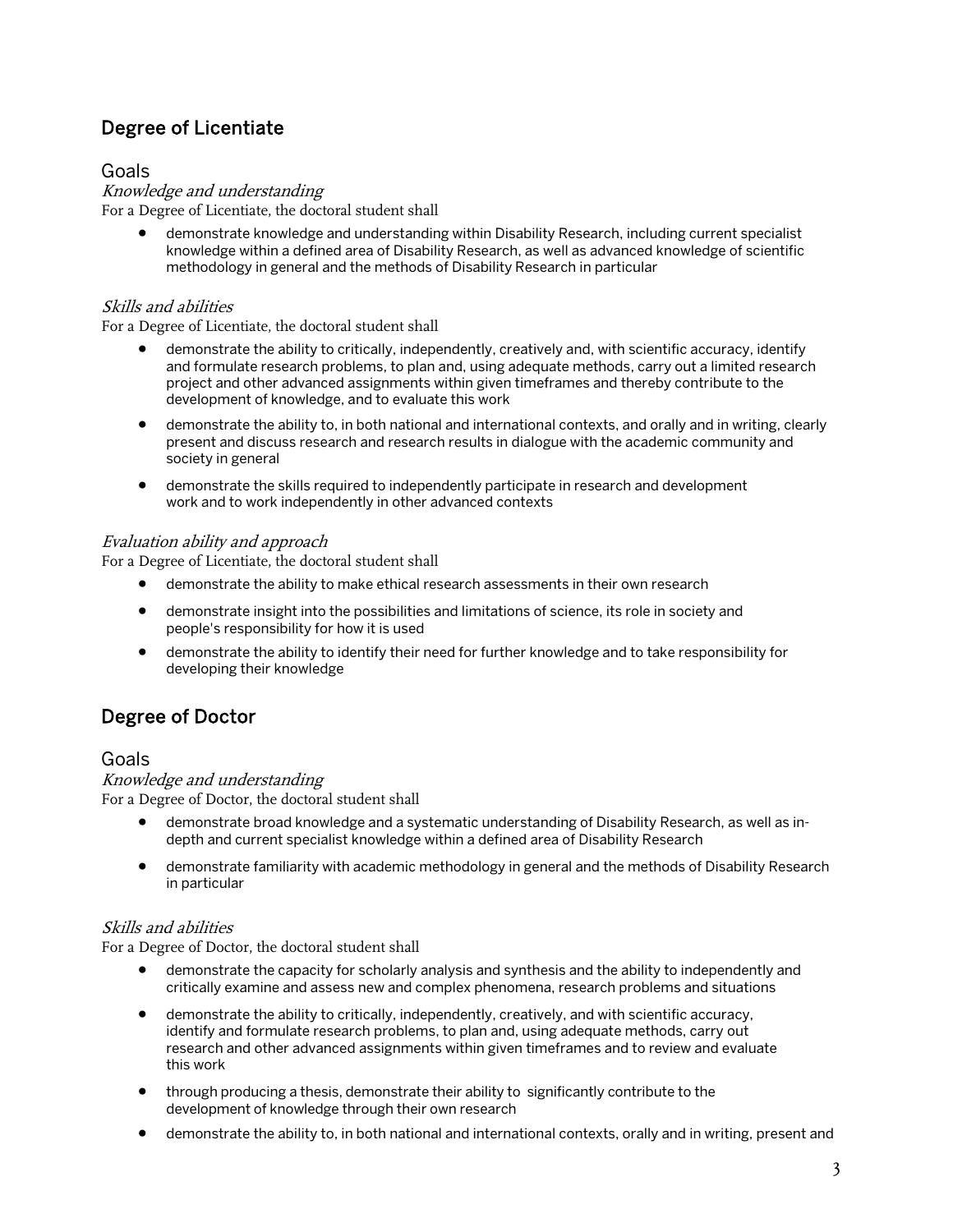discuss with authority research and research results in dialogue with the academic community and society in general

- demonstrate the ability to identify their need of further knowledge
- demonstrate the ability to, both within research and education, and in other qualified professional contexts, contribute to societal development and support the learning of others

#### Evaluation ability and approach

For a Degree of Doctor, the doctoral student shall

- demonstrate intellectual independence and scholarly integrity as well as the ability to make ethical research assessments
- demonstrate in-depth insight into the possibilities and limitations of science, its role in society and people's responsibility for how it is used

# The structure and content of the education

The education for the Degree of Doctor normally requires four years of full-time study and is worth a total of 240 credits, divided up between a course element worth 60 credits and a thesis element worth 180 credits. The Degree of Licentiate may consist of milestone objectives or the termination of third-cycle education. The education for the Degree of Licentiate requires the equivalent of two years of full-time study and is worth a total of 120 credits, divided up between a course element worth 30 credits and a thesis element worth 90 credits.

The emphasis in the education of doctoral students is on the thesis work. For each doctoral student, one main supervisor and the number of assistant supervisors needed for the thesis work are appointed. The main supervisor should be a docent/professor at the School of Health and Welfare, the School of Education and Communication or another educational institution by special agreement.

#### Courses

Course elements and thesis work should be carried out in parallel. Of the course elements, 47.5 credits consist of compulsory courses for the Degree of Doctor and 27.5 credits consist of compulsory courses for the Degree of Licentiate. Other course credits consist of relevant methods and/or subject courses within Disability Research.

### Compulsory courses for the Degree of Doctor

Courses within the Research School of Health and Welfare

- one course on the design of scientific studies (7.5 credits)
- one course on quantitative research methods (7.5 credits)
- one course on qualitative research methods (7.5 credits)

Courses within the subject (Disability Research)

- one course on multidisciplinarity and interdisciplinarity, Foundation course I in Disability Research or equivalent (12.5 credits)
- one course on scientific philosophy, scientific theory and research ethics, Foundation course II in Disability Research or equivalent (12.5 credits)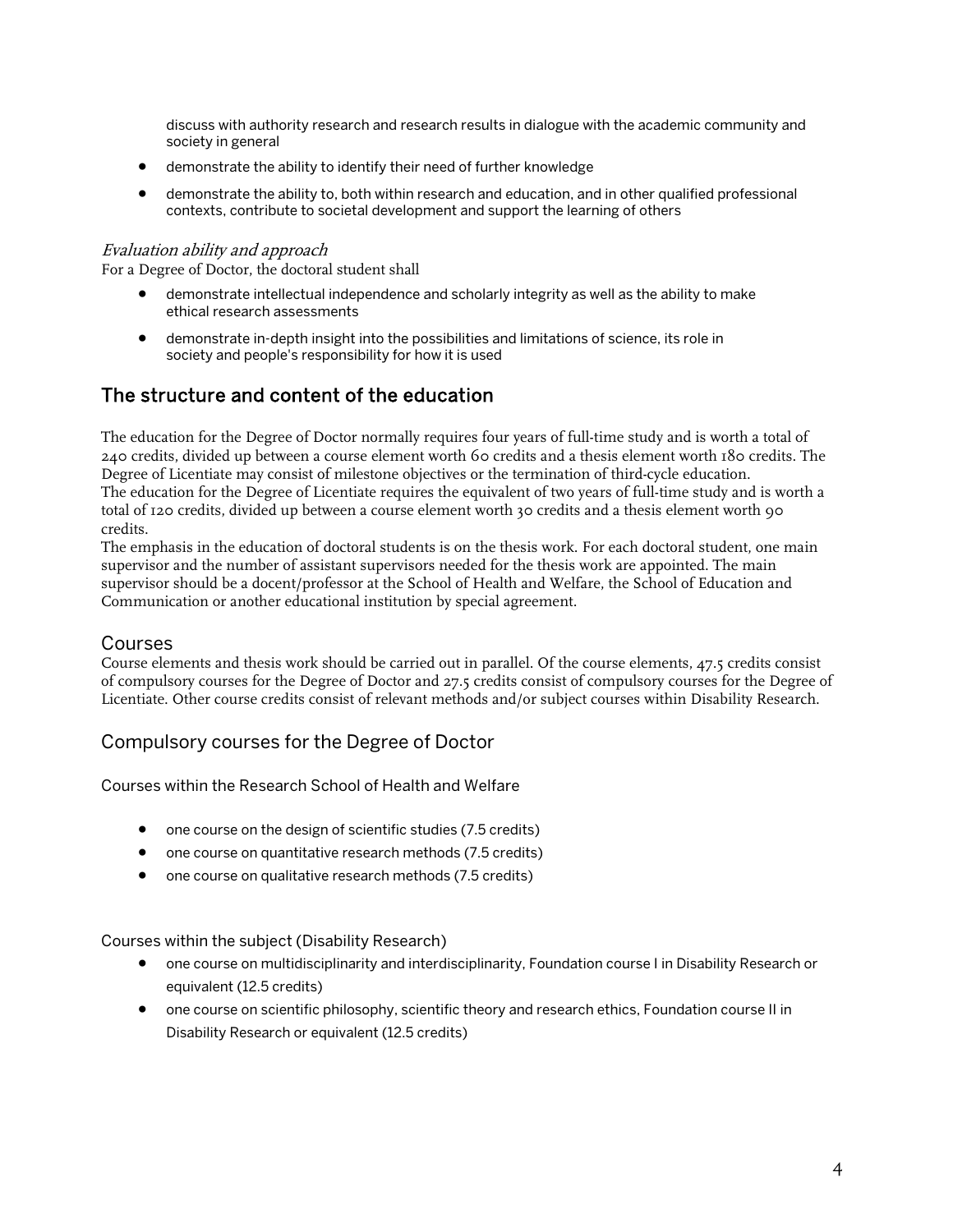# Compulsory courses for the Degree of Licentiate

### Courses within the Research School of Health and Welfare

(doctoral students should study two of the following courses)

- one course on scientific philosophy and scientific theory (7.5 credits)
- one course on the design of scientific studies (7.5 credits)
- one course on research ethics (7.5 credits)
- one course on quantitative research methods (7.5 credits)
- one course on qualitative research methods (7.5 credits)

Courses within the subject (Disability Research)

• one course on multidisciplinarity and interdisciplinarity, Foundation course I in Disability Research or equivalent (12.5 credits)

# Scientific thesis (Degree of Doctor)

For a Degree of Doctor, the doctoral student must have passed a scientific thesis (doctoral thesis) worth at least 180 credits. The scientific thesis can ideally be written in English, but can also be written in Swedish.

## Scientific paper (Degree of Licentiate)

For a Degree of Licentiate, the doctoral student must have passed a scientific paper worth at least 90 credits. The scientific paper can ideally be written in English, but can also be written in Swedish.

# Quality assurance

Quality review takes place through a review of the doctoral student's research plan (RSP) and two completed compulsory review seminars (half-time and final seminars), and on an ongoing basis through monitoring the ISP (Individual Study Plan) and through the doctoral student presenting his or her work at national and international conferences.

Thesis within third-cycle education are normally compilation theses that usually consist of two and four articles for a licentiate thesis and doctoral thesis respectively, of which at least half should be accepted for publication in peer-reviewed international journals or equivalent at the time of the seminar/thesis defence. It is a stated aim of third-cycle education that all articles in theses should be published in highly respected journals.

# Eligibility requirements and admission requirements

### General eligibility

In order to be accepted for third-cycle education within the subject of Disability Research at the School of Health and Welfare or the School of Education and Communication, the applicant must meet the general eligibility requirements for third-cycle education in accordance with the Regulations and guidelines for education at Jönköping University. The general eligibility requirements for education at third-cycle level are:

- the completion of a degree at second-cycle level,
- the fulfilment of course requirements totalling at least 240 credits, of which at least 60 credits must be at second-cycle level, or
- the acquisition of essentially equivalent knowledge in some other way, either in Sweden or abroad.